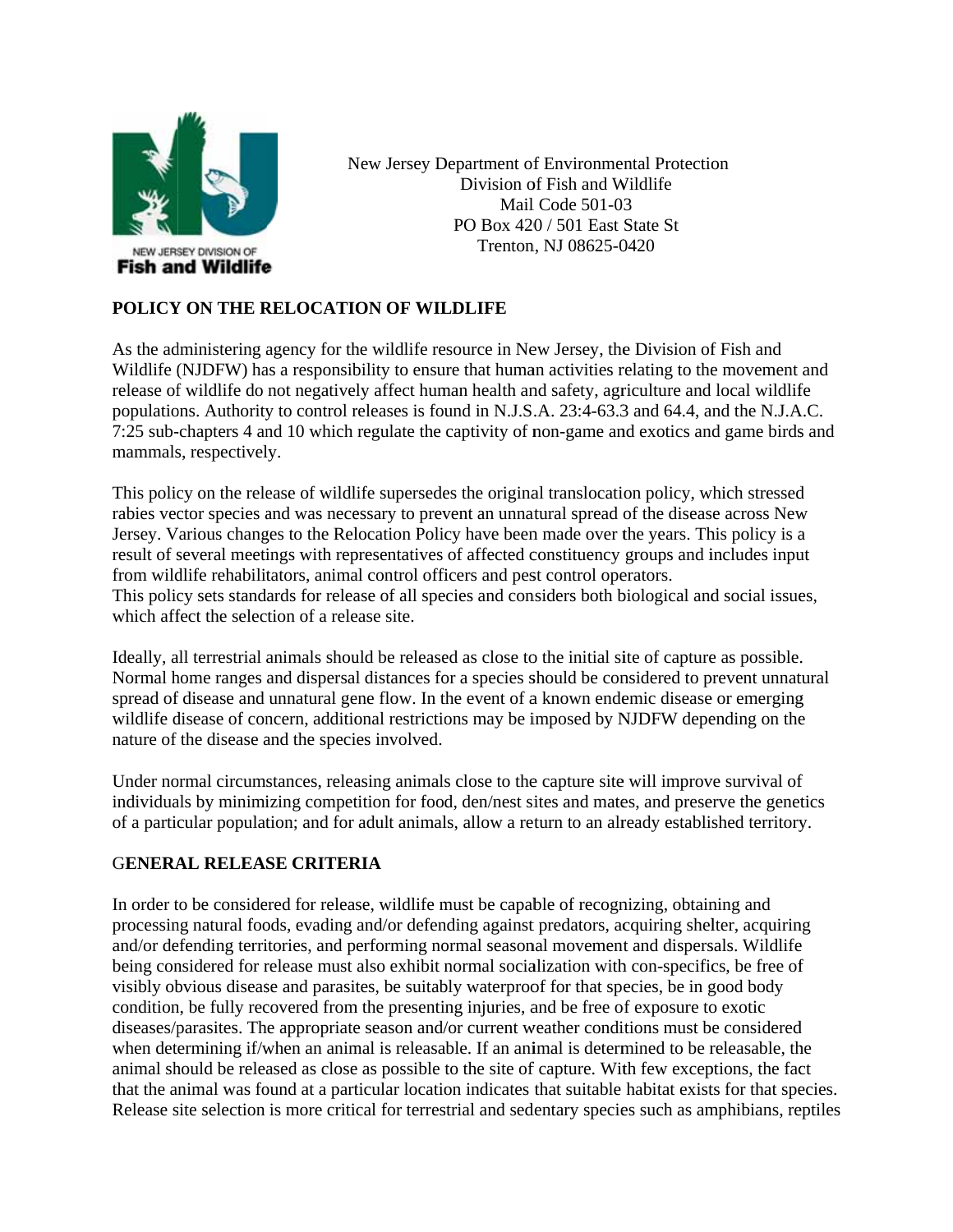and small mammals than for avian species. Human interpretation of what is better habitat and what, therefore, is a better release site is an academic exercise, which is often difficult even for experts.

When considering release, the concept of "carrying capacity" must be remembered. Carrying capacity is defined as the number of individual animals a particular habitat can support because of the food, water, cover and living space it provides for a particular species. The number of animals that a particular location supports is, therefore, finite. Release of wildlife in a location other than the site of capture may exacerbate competition for limited resources at a given location and should therefore be avoided whenever possible. Release locations must vary so that many rehabilitated or nuisance animals are not released at the same location. This practice, known as "dumping", will likely result in decreased survival probability for the released animals and is therefore unacceptable for either rehabilitated or nuisance wildlife. An unusually high density of wildlife that cannot be supported at a particular location will invariably lead to increased stress, disease, parasites, and ultimately death of many animals. Spill-over of wildlife into adjacent properties often leads to nuisance wildlife situations.

### **Nuisance Wildlife**

Relocation of nuisance wildlife must be evaluated on a case by case basis. In most cases, nuisance wildlife need not be brought to wildlife rehabilitators. Whenever possible, habitat alteration (e.g., capping chimney) and education of the homeowner in order to allow release on site is encouraged. Failure to remedy the situation by using exclusionary devices or removing the attractant (e.g., garbage) will guarantee that the problem will continue even if the offending animal is removed. If release on site is not practical, relocation must follow the guidelines below.

Before relocating any adult wildlife during the spring and summer, a search for their newborns should be conducted. If found, these young must be relocated with the adults. Any trapped nuisance wildlife that appears to be injured or sick should be placed with a licensed wildlife rehabilitator for evaluation prior to release. If release on site or relocation of a nuisance animal will create a new problem, euthanasia of the problem animals should be considered.

Property owners and occupants of dwellings, or their agents in writing, may control property damage by lawful means when suffering such damage from squirrel, raccoon, opossum, skunk, weasel, coyote, fox and woodchuck (N.J.A.C. 7:25-5.21). If euthanasia is found to be the only viable method of control, the above species may be euthanized according to the methods declared as acceptable or conditionally acceptable in the most recent report of the American Veterinary Medical Association (AVMA) Guidelines on Euthanasia. The AVMA report states drowning is not an acceptable method of euthanasia.

Other municipal and state laws, such as those relating to the discharge of firearms apply. Most other common wildlife species are controlled through hunting and trapping seasons, established by state and/or federal regulations.

### **Releasable Wildlife**

Releasable wildlife can be grouped into two distinct categories; injured or orphaned juveniles and injured adults. For many species, orphans or young-of-the-year have not yet established home ranges and may naturally disperse considerable distances from their natal home range. Young-of-the-year wildlife may be released at any appropriate habitat within the county of origin. Frequently, young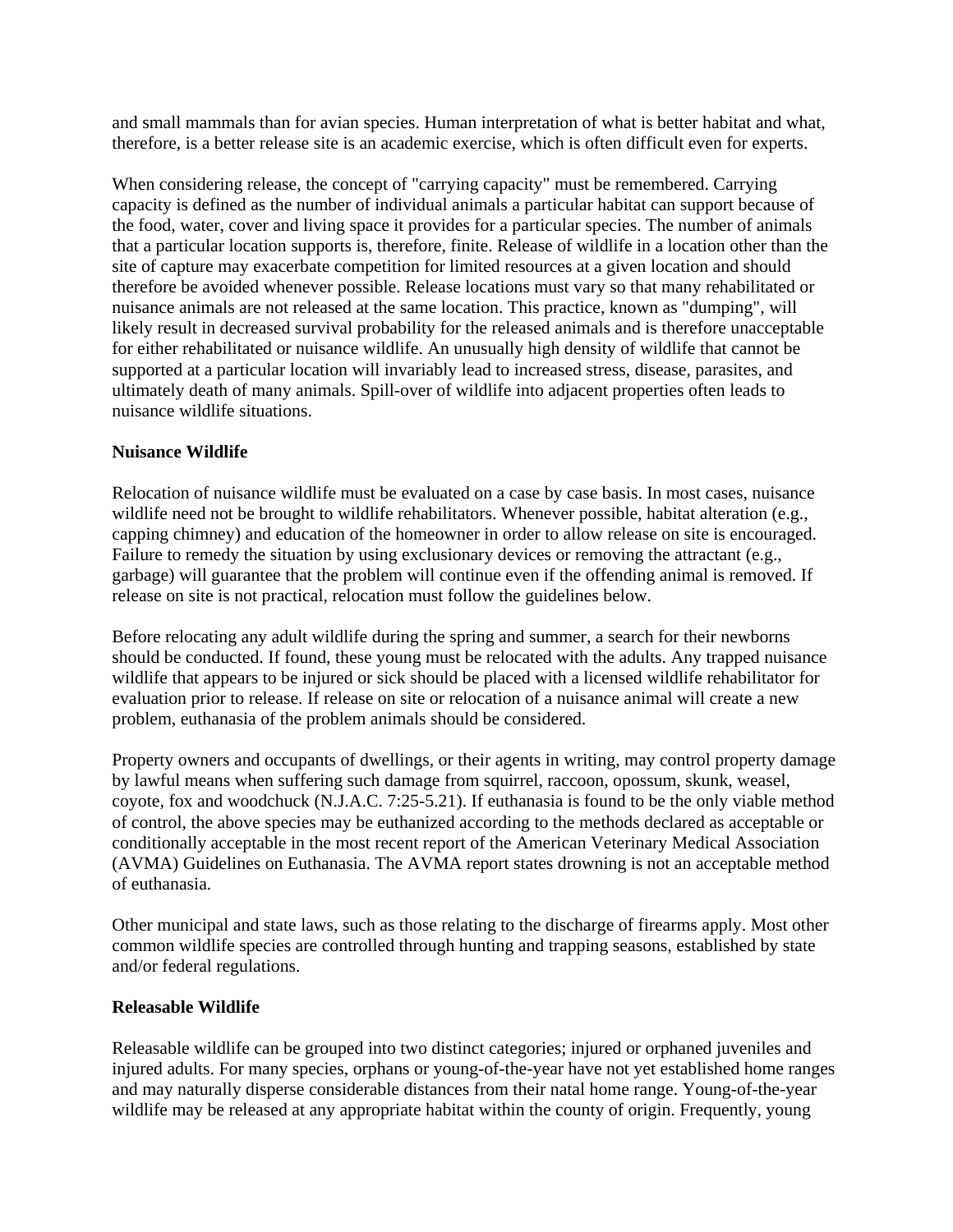birds and mammals may be healthy enough to be returned to their own nest/den (if location is known) or placed into a suitable nest/den/family of adults other than their parents ("fostering"). Young mammals may be fostered into appropriate families within their county of origin; due to their larger natural dispersal area, young birds may be fostered into suitable nests and/or families within the state. In instances where placement of young birds will occur more than 50 miles from site of origin, such placement should be done only in consultation with NJDFW. Most adults (one year or older) already have established home ranges and would benefit greatly by release into familiar territory.

When release at the site of initial capture is not possible for adult mammals, euthanasia or permanent placement should be considered. Studies have shown that chances for survival are minimal for adults relocated outside of original home range and habitat preference (i.e., urban to rural).

# **Non-Releasable Wildlife**

Animals that are unlikely to survive because of physical or behavioral problems should not be considered for release. Non-releasable wildlife that are suitable for use in educational programs, foster parenting, research projects, or other permitted activities may be placed by NJDFW staff with persons permitted or otherwise authorized to possess such wildlife. Use of physically deformed animals for educational purposes is discouraged. Animals that cannot be released by the rehabilitator or placed by NJDFW are to be euthanized.

# **SPECIFIC GUIDELINES**

# **Amphibians and Reptiles**

Home ranges for amphibians and reptiles are not well known but are less than an acre for some species. Survival depends on close proximity to important habitat components such as traditional hibernacula (denning sites) or breeding sites. Disease spread and genetic flow over geographic distance are certainly slower for these sedentary species. Relocation of captured animals over relatively short distances may be highly detrimental to the individual animals, as well as, pose great risk to local populations. Research and experience has shown that snakes may be released within 200 meters (slightly more than two football fields) from a capture location in a nuisance situation and not present future problems. Movements greater than 200 meters may be too far to ensure their survival. Therefore, the maximum relocation distance the state permits from the site of capture is 200 meters. Aquatic turtles should be returned to the watershed from which they were taken; other turtles should be returned to within 200 meters of the site of capture.

For additional assistance with relocation of turtles or salamanders throughout the state, contact the Endangered and Non-Game Species Program (ENSP) office in Clinton at (908) 638-4127.

### **Birds**

Current rehabilitation practice usually involves releasing hatching-year passerines at the rehabilitation center where supplemental feeding is available while birds gain flight experience. Adult birds are often released off site in suitable habitat and at the appropriate time of year (e.g., returned to point of capture during breeding/nesting season, and released at an appropriate point in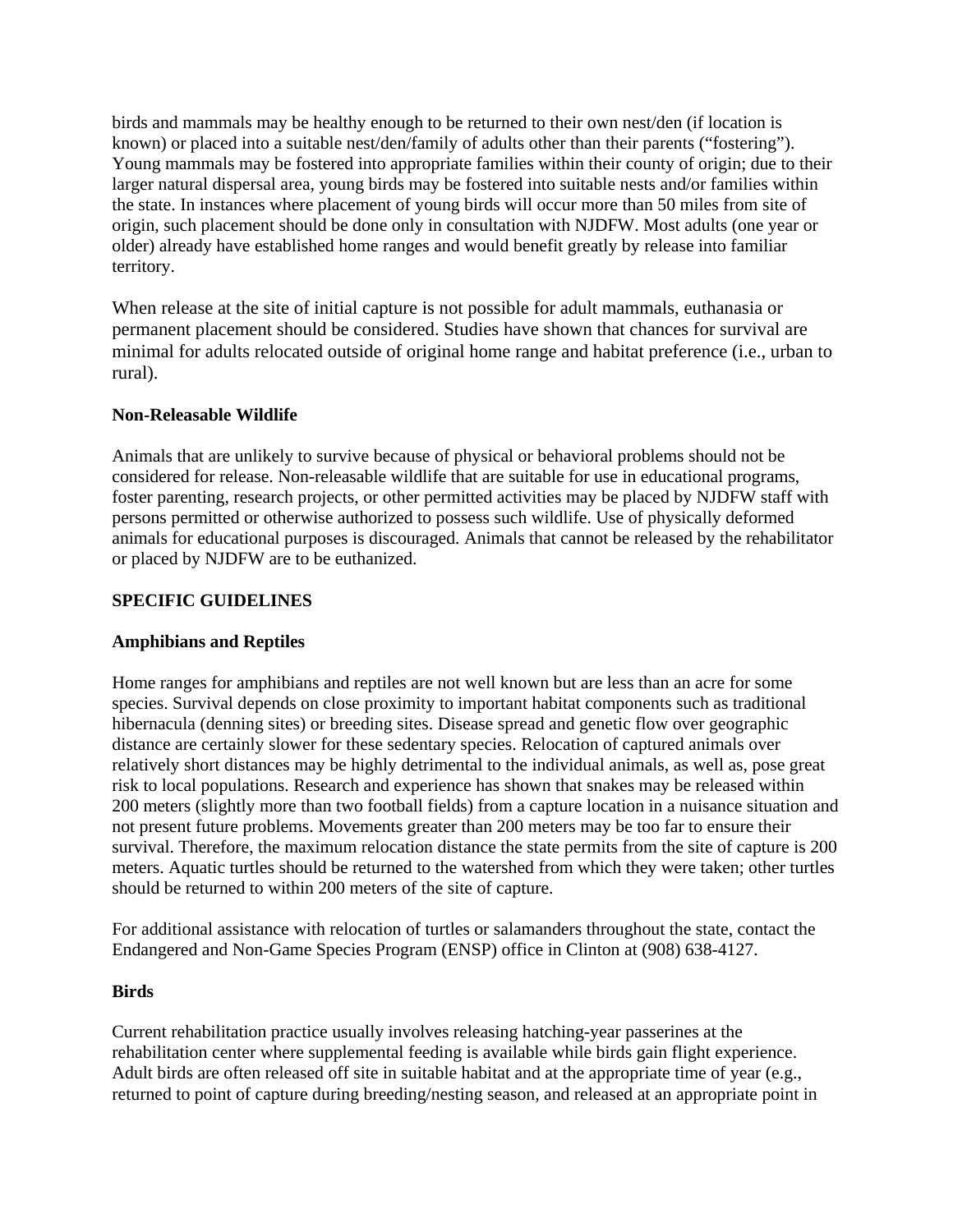their migration corridor during migration season). Since migratory bird species are widely dispersed, there is no need to return them to point of capture during migration season. Adult birds found during the nesting season may be territorial to an area and should be released close (within one mile) to the location of their initial discovery, unless doing so would risk additional injury or put them in otherwise unsuitable habitat (e.g., birds were captured during an oil spill and that area is still contaminated).

# **Mammals**

Ideally, all mammals should be released at the site of capture if it is known, and if permission of the landowner is obtained. From a biological perspective, release of adult mammals outside of their home range could lead to a decrease in survival and possible spread of disease. This policy encourages all releases to be conducted within two miles of the initial capture. However, if potential human conflicts prevent return to the area of capture, release distances specified in this policy will be allowed. See **General Guidelines** and **Releasable Wildlife** on page 2.

### **Deer**

Release of rehabilitated deer at the initial site of capture is usually impractical due to the difficulties of transporting deer. Rehabilitators licensed for deer should have facilities that allow orphans to be raised with as little human contact as possible. Fawns may be released on site gradually to allow for assimilation into the local population. It is rare that adult injured deer can be rehabilitated, but release at the facility is generally the least traumatic for the animal. Transportation of deer to a distant release site is discouraged because of possible further stress and injury to the animal.

### **Bears and Bobcats**

Handling and rehabilitation of these animals is limited to a few licensed rehabilitators and is conducted in close consultation with NJDFW. All bobcat and black bear releases must be coordinated with NJDFW.

### **Fox, Coyote, Beaver and Otte**r

Handling and rehabilitation of these animals is limited to a few licensed rehabilitators and is conducted in close consultation with NJDFW.

### **Rabies Vector Species**

Handling and rehabilitation of bats is limited to a few licensed rehabilitators and is conducted in close consultation with NJDFW. Bats are protected under the Endangered and Nongame Species Conservation Act and therefore may not be controlled by lethal means. Evictions and exclusions of bats should not be conducted between May 1 and July 30 (unless there is an imminent public health threat determined by the Dept. of Health) to prevent injury and death to young bats.

Raccoons, skunks, fox and woodchucks are currently classified as rabies vector species for the raccoon rabies strain currently endemic in New Jersey. If release at site of capture for raccoons, skunks, foxes and woodchucks is impossible, the following restrictions apply.